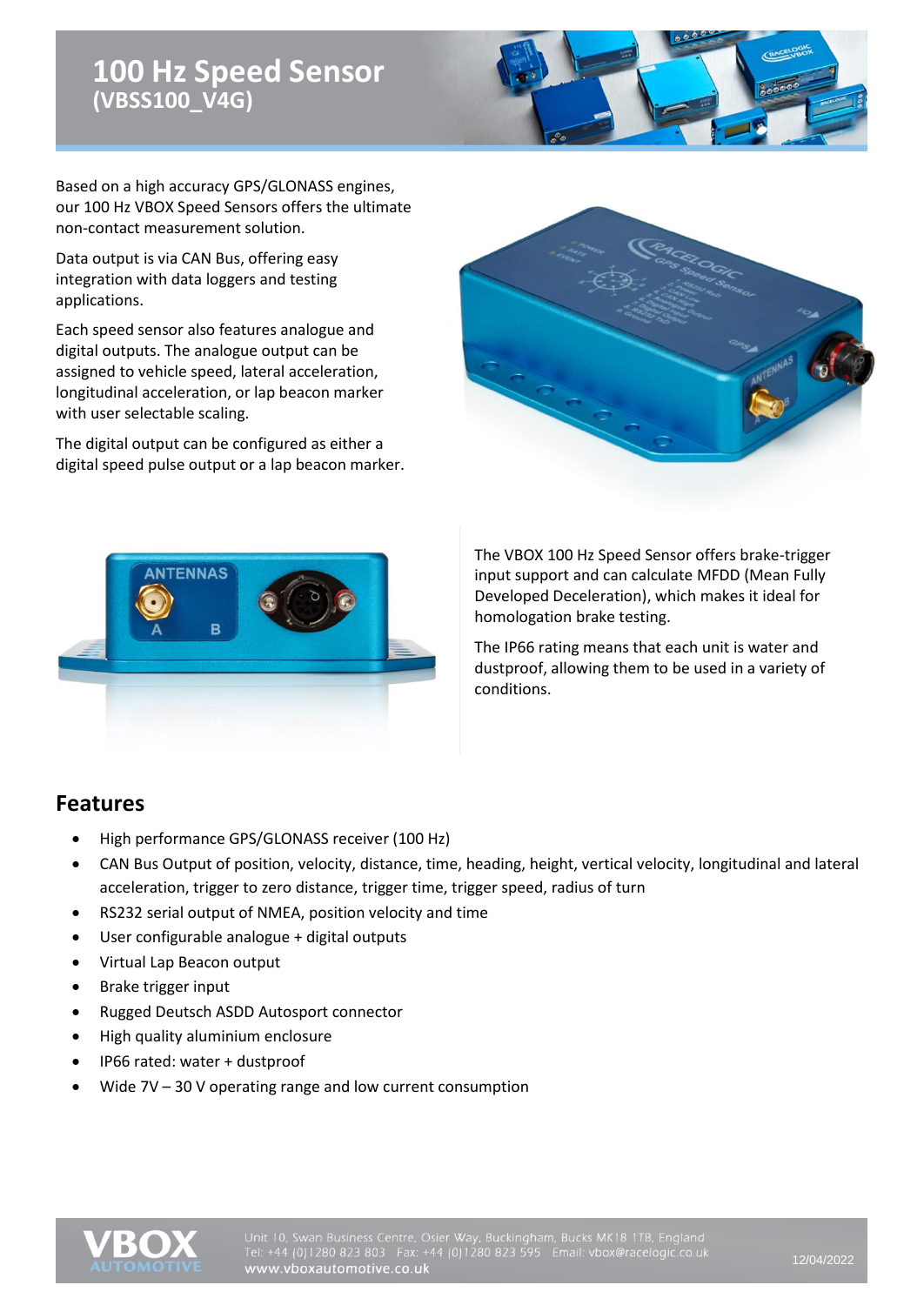# **100 Hz Speed Sensor (VBSS100\_V4G)**



#### **Interfaces**

| <b>Inputs</b>       |                                               |
|---------------------|-----------------------------------------------|
| Input Voltage range | $7 V - 30 V DC$                               |
| Power               | 2 W Max                                       |
| <b>GPS Antenna</b>  | 5 V Active Antenna (included)                 |
| Digital Input       | Set Lap beacon Position / Brake Trigger Event |
| <b>LED</b>          | Power, Satellite Count, Event Out             |



| <b>Outputs</b>        |                                                                                                                                                                                                                                    |
|-----------------------|------------------------------------------------------------------------------------------------------------------------------------------------------------------------------------------------------------------------------------|
| <b>CAN Bus</b>        |                                                                                                                                                                                                                                    |
| Output Data Rate      | 125 Kbit, 250 Kbit, 500 Kbit & 1 Mbit selectable baud rate. Software controlled CAN<br>termination.                                                                                                                                |
| Data available        | Position, velocity, vertical velocity, heading, lateral acceleration, longitudinal<br>acceleration, satellite count, time, radius of turn, altitude, brake stop time, brake stop<br>distance, brake trigger velocity, DGPS status. |
| <b>RS232</b>          |                                                                                                                                                                                                                                    |
| Output Data Rate      | Dependant on unit type and mode                                                                                                                                                                                                    |
| Data Available        | NMEA and RL Serial, dependant on unit type                                                                                                                                                                                         |
| Analogue              |                                                                                                                                                                                                                                    |
| Output Data Rate      | 0 to 5 V DC                                                                                                                                                                                                                        |
| Data Available        | Either Speed, Lateral Acceleration, Longitudinal Acceleration, or Lap Beacon                                                                                                                                                       |
| <b>Digital Output</b> |                                                                                                                                                                                                                                    |
| Output Data Rate      | Low = $0$ V, High = $5$ V, Max. frequency 4.4 KHz                                                                                                                                                                                  |
| Data Available        | Speed or Lap Beacon                                                                                                                                                                                                                |

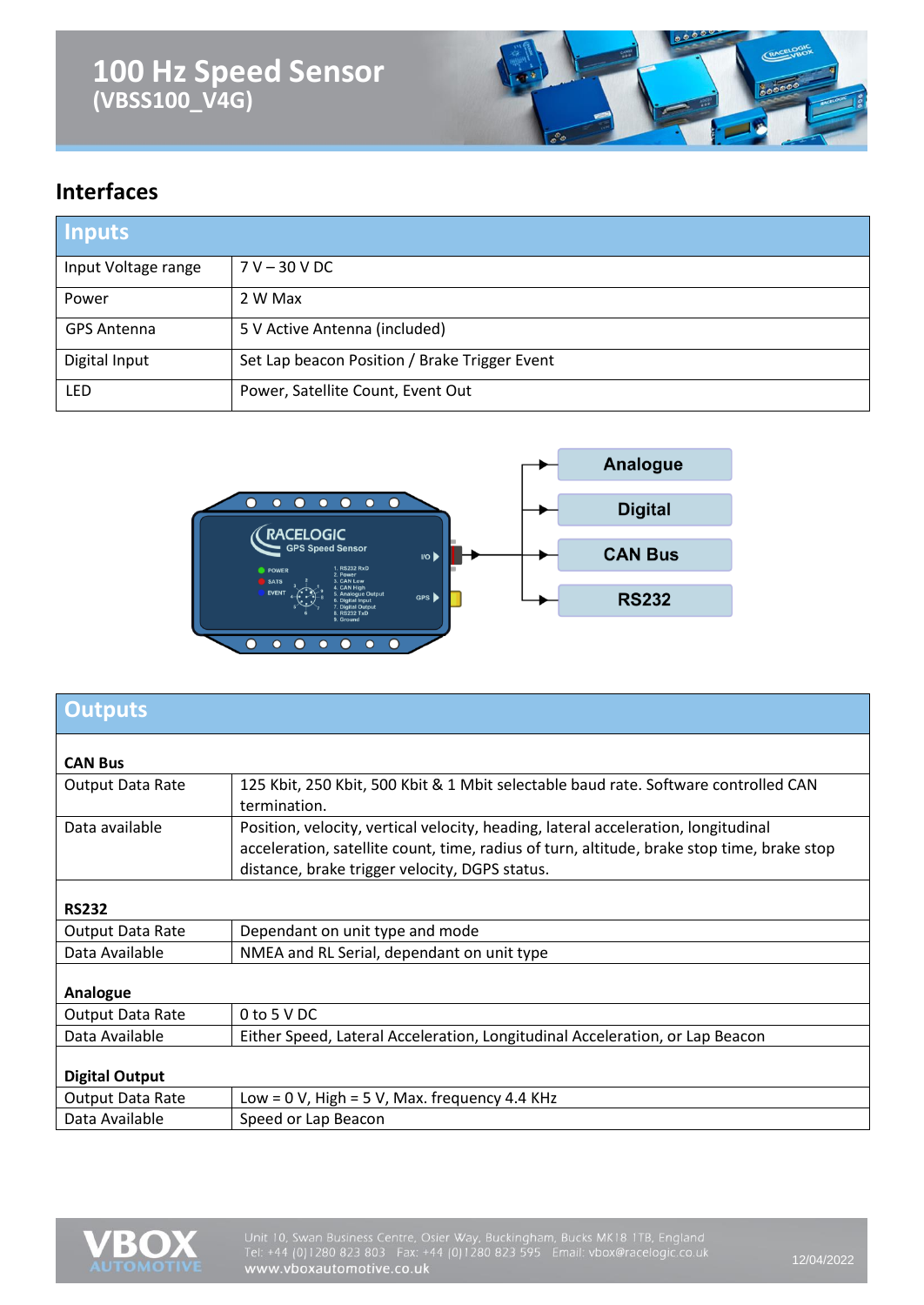### **100 Hz Speed Sensor (VBSS100\_V4G)**



### **Specifications**

| Velocity                    |                                                | <b>Distance</b>     |                       |
|-----------------------------|------------------------------------------------|---------------------|-----------------------|
| Accuracy                    | $0.1$ km/h                                     | Accuracy            | 0.05% (<50 cm per km) |
|                             | (averaged over 4 samples)                      |                     |                       |
| Units                       | Km/h or Mph                                    | Units               | m/ft                  |
| Update rate                 | 100 Hz                                         | Update rate         | 100 Hz                |
| Maximum velocity            | 1000 mph                                       | Resolution          | 1 cm                  |
| Minimum velocity            | $0.1$ km/h                                     |                     |                       |
| Resolution                  | $0.01$ km/h                                    |                     |                       |
| Latency                     | 8.5 ms ±1 or 15.5 ms*                          |                     |                       |
|                             |                                                |                     |                       |
| <b>Absolute Positioning</b> |                                                | <b>Time</b>         |                       |
| Accuracy** (Standalone)     | V: 1.8 m; H: 1.2 m                             | Resolution          | 0.01 s                |
| Accuracy** with SBAS        | V: 1.2 m; H: 0.8 m                             | Accuracy            | 0.01 s                |
| Accuracy** with DGPS        | V: 0.5 m; H: 0.3 m                             |                     |                       |
| Update rate                 | 100 Hz                                         |                     |                       |
| Resolution                  | 1.8 cm                                         |                     |                       |
|                             |                                                |                     |                       |
| <b>Heading</b>              |                                                | <b>Acceleration</b> |                       |
| Resolution                  | $0.01^\circ$                                   | Accuracy            | 0.50%                 |
| Accuracy                    | $0.1^\circ$                                    | Maximum             | 20 <sub>G</sub>       |
|                             |                                                | Resolution          | 0.01 <sub>G</sub>     |
|                             | <b>Brake stop Accuracy (Trigger Activated)</b> |                     |                       |
| Accuracy                    | $±1.8$ cm <sup>***</sup>                       |                     |                       |

\* With fixed CAN latency

\*\* Specifications will vary depending on the number of satellites used, obstructions, satellite geometry (PDOP), multipath effects, and atmospheric conditions. For maximum system accuracy, always follow best practices for GNSS data collection. \*\*\* Based on <50 m brake stop distance.

#### **Environmental and physical**

| <b>Environmental and physical</b> |                        |                       |                                    |
|-----------------------------------|------------------------|-----------------------|------------------------------------|
| Weight                            | Approx. 250g           | Operating temperature | $-30^{\circ}$ C to $+70^{\circ}$ C |
| Size                              | 140mm x 92mm x 31.85mm | Storage temperature   | -40°C to +85°C                     |
| IP rating                         | <b>IP66</b>            | <b>Connectors</b>     | Deutsch ASDD Autosport             |
|                                   |                        |                       | Rated IP66                         |